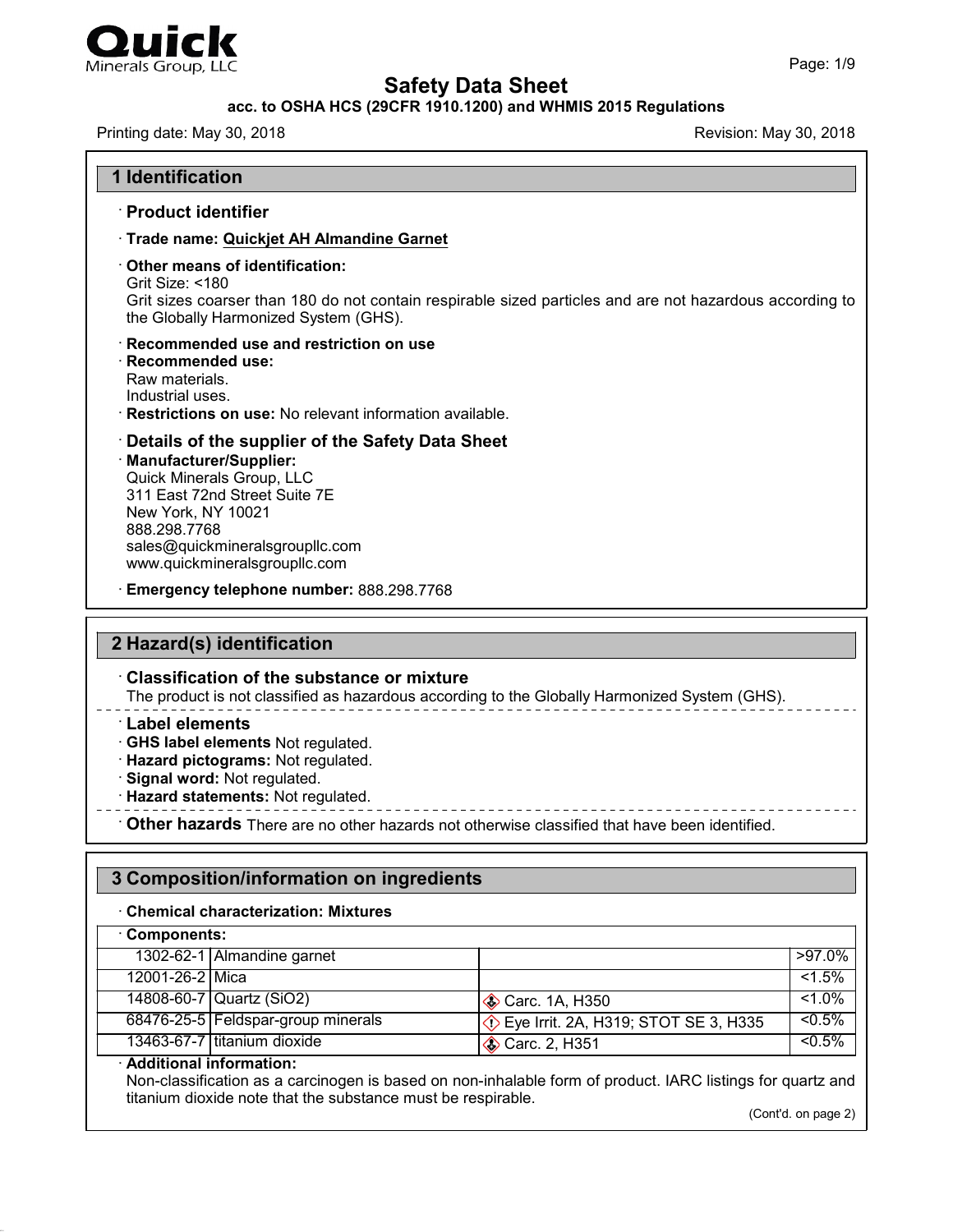

**acc. to OSHA HCS (29CFR 1910.1200) and WHMIS 2015 Regulations**

Printing date: May 30, 2018 **Revision: May 30, 2018** Revision: May 30, 2018

(Cont'd. of page 1)

#### **Trade name: Quickjet AH Almandine Garnet**

For the wording of the listed Hazard Statements, refer to section 16.

### **4 First-aid measures**

## · **Description of first aid measures**

· **After inhalation:**

Respiration of particulates is unlikely during normal usage. Supply fresh air; consult doctor in case of complaints. · **After skin contact:**

Brush off loose particles from skin.

Immediately rinse with water.

If skin irritation is experienced, consult a doctor.

· **After eye contact:**

Remove contact lenses if worn, if possible.

Protect unharmed eye.

Rinse opened eye for several minutes under running water. If symptoms persist, consult a doctor.

#### · **After swallowing:**

Rinse out mouth and then drink plenty of water.

Do not induce vomiting; immediately call for medical help.

#### · **Most important symptoms and effects, both acute and delayed:** Coughing

Slight irritant effect on skin and mucous membranes.

Slight irritant effect on eyes.

· **Indication of any immediate medical attention and special treatment needed:**

No relevant information available.

## **5 Fire-fighting measures**

· **Extinguishing media** · **Suitable extinguishing agents:**

The product is not flammable.

Use fire fighting measures that suit the environment.

· **For safety reasons unsuitable extinguishing agents:** None.

- · **Special hazards arising from the substance or mixture** No relevant information available.
- · **Advice for firefighters**
- · **Protective equipment:**

Wear self-contained respiratory protective device.

Wear fully protective suit.

## **6 Accidental release measures**

· **Personal precautions, protective equipment and emergency procedures**

Use respiratory protective device against the effects of fumes/dust/aerosol. Ensure adequate ventilation. Avoid formation of dust.

Do not breathe dust. Use personal protective equipment as required.

47.0.1

(Cont'd. on page 3)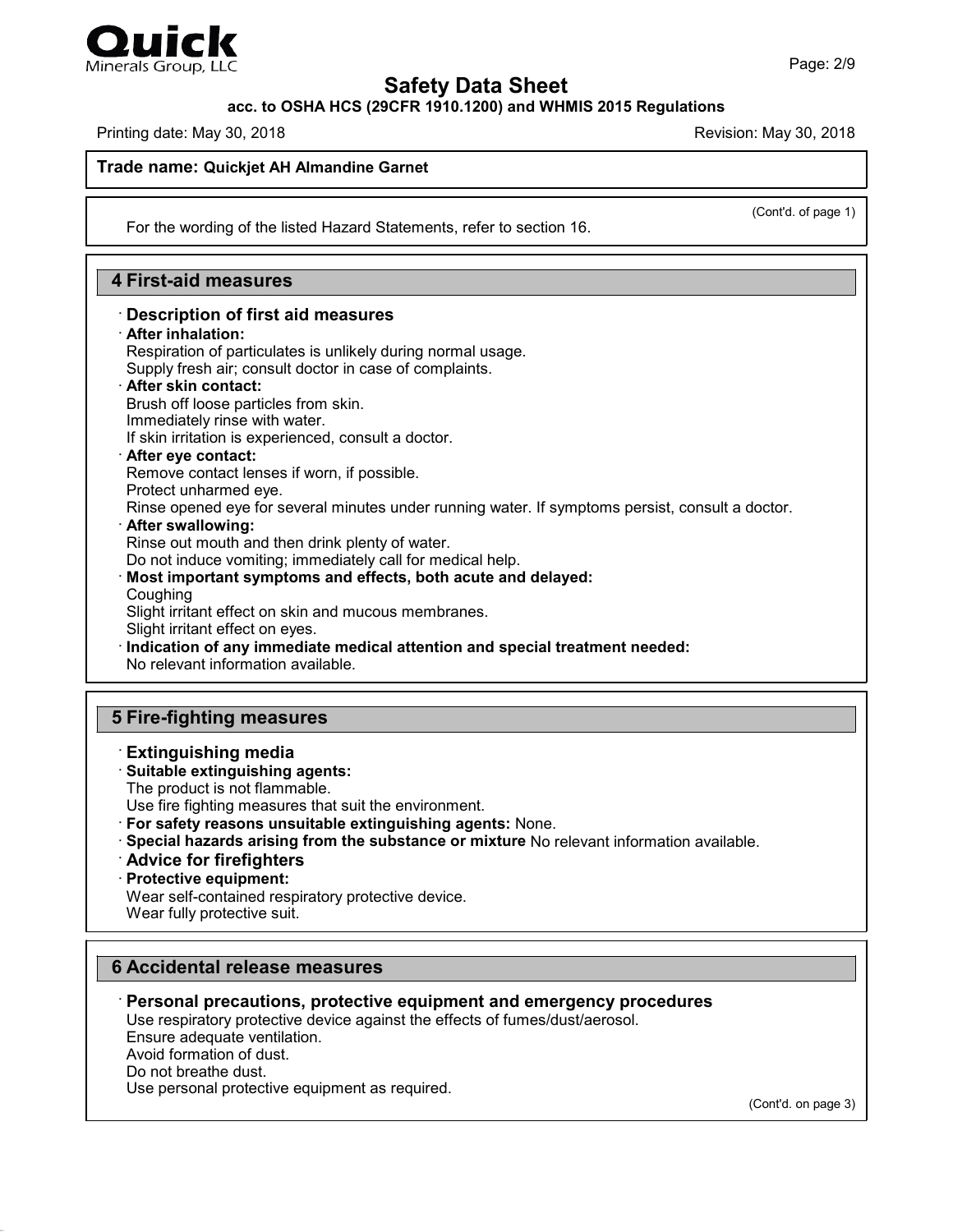

# Minerals Group, LLC

## **Safety Data Sheet**

### **acc. to OSHA HCS (29CFR 1910.1200) and WHMIS 2015 Regulations**

Printing date: May 30, 2018 **Revision: May 30, 2018** Revision: May 30, 2018

**Trade name: Quickjet AH Almandine Garnet**

(Cont'd. of page 2)

## · **Environmental precautions** No special measures required.

#### · **Methods and material for containment and cleaning up** Pick up mechanically.

Send for recovery or disposal in suitable receptacles.

#### · **Reference to other sections**

See Section 7 for information on safe handling.

See Section 8 for information on personal protection equipment.

See Section 13 for disposal information.

## **7 Handling and storage**

#### · **Handling**

- · **Precautions for safe handling:**
- Use only in well ventilated areas.

Prevent formation of dust.

Any deposit of dust which cannot be avoided must be regularly removed.

Do not breathe dust.

Use personal protective equipment as required.

- · **Information about protection against explosions and fires:** No special measures required.
- · **Conditions for safe storage, including any incompatibilities**
- · **Requirements to be met by storerooms and receptacles:** Storage area should be dry and well-ventilated.
- · **Information about storage in one common storage facility:** Store away from foodstuffs.
- · **Specific end use(s)** No relevant information available.

## **8 Exposure controls/personal protection**

#### · **Control parameters**

47.0.1

|                          | Components with limit values that require monitoring at the workplace:            |                     |
|--------------------------|-----------------------------------------------------------------------------------|---------------------|
| 12001-26-2 Mica          |                                                                                   |                     |
| PEL (USA)                | Long-term value: 20 mppcf ppm<br><1% crystalline silica                           |                     |
| REL (USA)                | Long-term value: 3* mg/m <sup>3</sup><br>*respirable dust; containing < 1% quartz |                     |
| TLV (USA)                | Long-term value: 3* mg/m <sup>3</sup><br>*as respirable fraction                  |                     |
| EL (Canada)              | Long-term value: 3 mg/m <sup>3</sup>                                              |                     |
| EV (Canada)              | Long-term value: 3(D) mg/m <sup>3</sup><br>respirable                             |                     |
|                          | LMPE (Mexico)   Long-term value: 3* mg/m <sup>3</sup><br>*fracción respirable     |                     |
| 14808-60-7 Quartz (SiO2) |                                                                                   |                     |
| PEL (USA)                | Long-term value: 0.05* mg/m <sup>3</sup><br>*resp. dust; 30mg/m3/%SiO2+2          |                     |
|                          |                                                                                   | (Cont'd. on page 4) |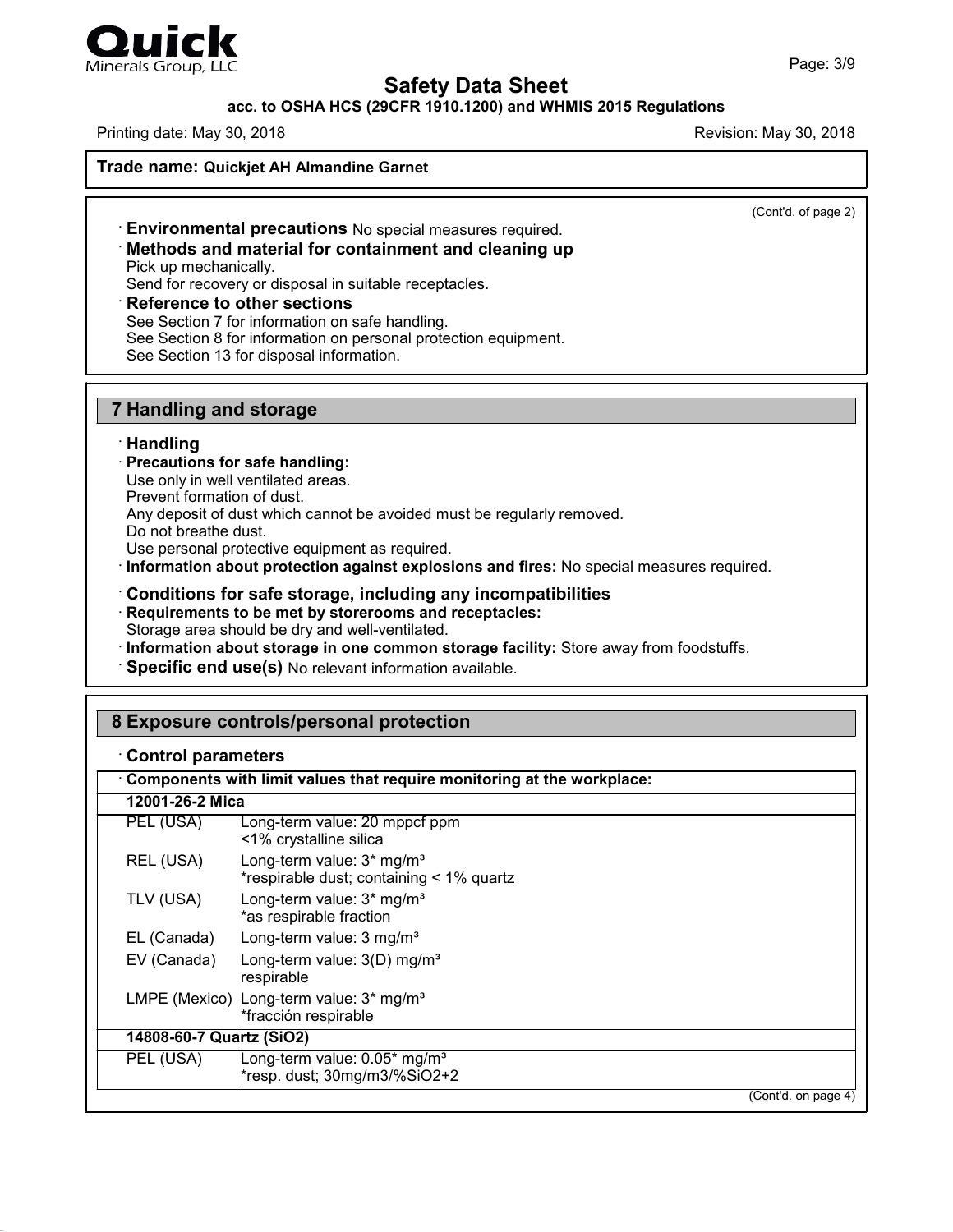

47.0.1

## **Safety Data Sheet**

## **acc. to OSHA HCS (29CFR 1910.1200) and WHMIS 2015 Regulations**

Printing date: May 30, 2018 **Printing date:** May 30, 2018

**Trade name: Quickjet AH Almandine Garnet**

| <b>REL (USA)</b><br>Long-term value: 0.05* mg/m <sup>3</sup><br>*respirable dust; See Pocket Guide App. A<br>Long-term value: 0.025* mg/m <sup>3</sup><br>TLV (USA)<br>*as respirable fraction<br>EL (Canada)<br>Long-term value: 0.025 mg/m <sup>3</sup><br>ACGIH A2; IARC 1<br>EV (Canada)<br>Long-term value: 0.10* mg/m <sup>3</sup><br>*respirable fraction<br>LMPE (Mexico) Long-term value: $0.025*$ mg/m <sup>3</sup><br>A2, *fracción respirable<br>13463-67-7 titanium dioxide<br>PEL (USA)<br>Long-term value: 15* mg/m <sup>3</sup><br>*total dust<br>REL (USA)<br>See Pocket Guide App. A<br>TLV (USA)<br>Long-term value: 10 mg/m <sup>3</sup><br>Long-term value: 10* 3** mg/m <sup>3</sup><br>EL (Canada)<br>*total dust;**respirable fraction; IARC 2B<br>EV (Canada)<br>Long-term value: 10 mg/m <sup>3</sup><br>total dust<br>LMPE (Mexico) Long-term value: 10 mg/m <sup>3</sup><br>A4<br><b>Exposure controls</b><br><b>General protective and hygienic measures:</b><br>The usual precautionary measures for handling chemicals should be followed.<br>Keep away from foodstuffs, beverages and feed.<br>Avoid breathing dust.<br>Avoid contact with the eyes.<br>Avoid close or long term contact with the skin.<br>Engineering controls: No relevant information available.<br><b>Breathing equipment:</b><br>Wear appropriate NIOSH respirator when ventilation is inadequate and occupational exposure limits are | (Cont'd. of page 3) |
|---------------------------------------------------------------------------------------------------------------------------------------------------------------------------------------------------------------------------------------------------------------------------------------------------------------------------------------------------------------------------------------------------------------------------------------------------------------------------------------------------------------------------------------------------------------------------------------------------------------------------------------------------------------------------------------------------------------------------------------------------------------------------------------------------------------------------------------------------------------------------------------------------------------------------------------------------------------------------------------------------------------------------------------------------------------------------------------------------------------------------------------------------------------------------------------------------------------------------------------------------------------------------------------------------------------------------------------------------------------------------------------------------------------------------------------------|---------------------|
|                                                                                                                                                                                                                                                                                                                                                                                                                                                                                                                                                                                                                                                                                                                                                                                                                                                                                                                                                                                                                                                                                                                                                                                                                                                                                                                                                                                                                                             |                     |
|                                                                                                                                                                                                                                                                                                                                                                                                                                                                                                                                                                                                                                                                                                                                                                                                                                                                                                                                                                                                                                                                                                                                                                                                                                                                                                                                                                                                                                             |                     |
|                                                                                                                                                                                                                                                                                                                                                                                                                                                                                                                                                                                                                                                                                                                                                                                                                                                                                                                                                                                                                                                                                                                                                                                                                                                                                                                                                                                                                                             |                     |
|                                                                                                                                                                                                                                                                                                                                                                                                                                                                                                                                                                                                                                                                                                                                                                                                                                                                                                                                                                                                                                                                                                                                                                                                                                                                                                                                                                                                                                             |                     |
|                                                                                                                                                                                                                                                                                                                                                                                                                                                                                                                                                                                                                                                                                                                                                                                                                                                                                                                                                                                                                                                                                                                                                                                                                                                                                                                                                                                                                                             |                     |
|                                                                                                                                                                                                                                                                                                                                                                                                                                                                                                                                                                                                                                                                                                                                                                                                                                                                                                                                                                                                                                                                                                                                                                                                                                                                                                                                                                                                                                             |                     |
|                                                                                                                                                                                                                                                                                                                                                                                                                                                                                                                                                                                                                                                                                                                                                                                                                                                                                                                                                                                                                                                                                                                                                                                                                                                                                                                                                                                                                                             |                     |
|                                                                                                                                                                                                                                                                                                                                                                                                                                                                                                                                                                                                                                                                                                                                                                                                                                                                                                                                                                                                                                                                                                                                                                                                                                                                                                                                                                                                                                             |                     |
|                                                                                                                                                                                                                                                                                                                                                                                                                                                                                                                                                                                                                                                                                                                                                                                                                                                                                                                                                                                                                                                                                                                                                                                                                                                                                                                                                                                                                                             |                     |
|                                                                                                                                                                                                                                                                                                                                                                                                                                                                                                                                                                                                                                                                                                                                                                                                                                                                                                                                                                                                                                                                                                                                                                                                                                                                                                                                                                                                                                             |                     |
|                                                                                                                                                                                                                                                                                                                                                                                                                                                                                                                                                                                                                                                                                                                                                                                                                                                                                                                                                                                                                                                                                                                                                                                                                                                                                                                                                                                                                                             |                     |
|                                                                                                                                                                                                                                                                                                                                                                                                                                                                                                                                                                                                                                                                                                                                                                                                                                                                                                                                                                                                                                                                                                                                                                                                                                                                                                                                                                                                                                             |                     |
| exceeded.<br>Use respiratory protection when grinding or cutting material.<br>Particulate mask should filter at least 99% of airborne particles.<br><b>Protection of hands:</b><br>Wear gloves for the protection against mechanical hazards according to OSHA and NIOSH rules.<br>Eye protection:                                                                                                                                                                                                                                                                                                                                                                                                                                                                                                                                                                                                                                                                                                                                                                                                                                                                                                                                                                                                                                                                                                                                          |                     |
| Safety glasses                                                                                                                                                                                                                                                                                                                                                                                                                                                                                                                                                                                                                                                                                                                                                                                                                                                                                                                                                                                                                                                                                                                                                                                                                                                                                                                                                                                                                              |                     |
| Body protection: Not required under normal conditions of use.<br>Limitation and supervision of exposure into the environment<br>No relevant information available.<br>Risk management measures No relevant information available.                                                                                                                                                                                                                                                                                                                                                                                                                                                                                                                                                                                                                                                                                                                                                                                                                                                                                                                                                                                                                                                                                                                                                                                                           |                     |
|                                                                                                                                                                                                                                                                                                                                                                                                                                                                                                                                                                                                                                                                                                                                                                                                                                                                                                                                                                                                                                                                                                                                                                                                                                                                                                                                                                                                                                             |                     |

(Cont'd. on page 5)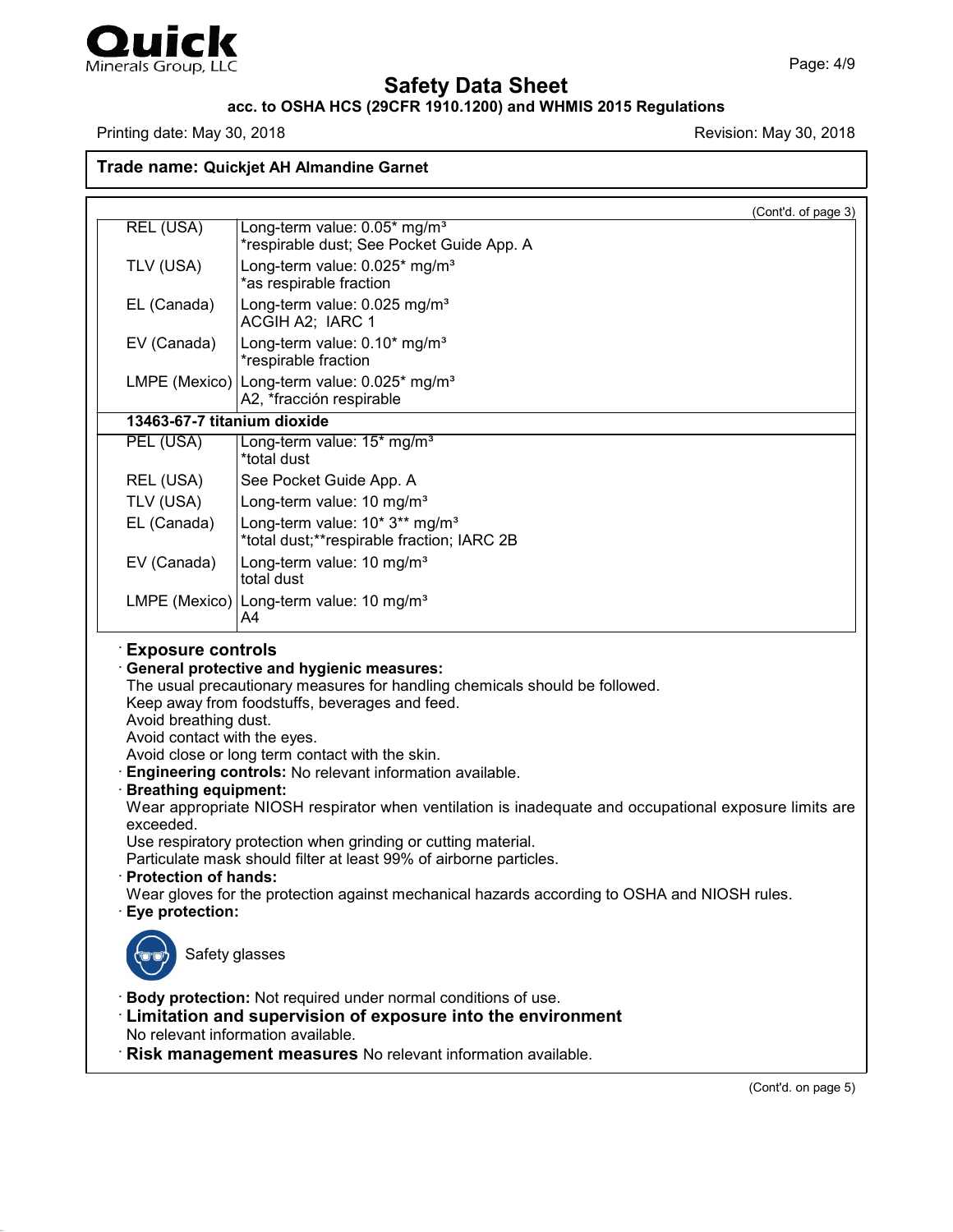

## **acc. to OSHA HCS (29CFR 1910.1200) and WHMIS 2015 Regulations**

Printing date: May 30, 2018 **Printing date: May 30, 2018** Revision: May 30, 2018

## **Trade name: Quickjet AH Almandine Garnet**

(Cont'd. of page 4)

| Information on basic physical and chemical properties<br>· Appearance:<br>Form:<br>Granulate<br>Color:<br>Dark red<br>· Odor:<br>Odorless<br>Odor threshold:<br>Not determined.<br>· pH-value:<br>Not applicable.<br>1315 °C (2,399 °F)<br>Melting point/Melting range:<br>Not determined.<br><b>Boiling point/Boiling range:</b><br>· Flash point:<br>Not applicable.<br>· Flammability (solid, gaseous):<br>Product is not flammable.<br>· Auto-ignition temperature:<br>Not applicable.<br>Decomposition temperature:<br>Not determined.<br>Danger of explosion:<br>Product does not present an explosion hazard.<br><b>Explosion limits</b><br>Lower:<br>Not determined.<br>Not determined.<br>Upper:<br>Oxidizing properties:<br>Non-oxidizing.<br>· Vapor pressure:<br>Not applicable.<br>· Density:<br><b>Relative density:</b><br>$3.9 - 4.1$<br><b>Bulk density</b><br>2.0-2.3 g/cm <sup>3</sup> (16.69-19.19 lbs/gal)<br>Vapor density:<br>Not applicable.<br><b>Evaporation rate:</b><br>Not applicable.<br>· Solubility in / Miscibility with<br>Water:<br>Insoluble. |  | 9 Physical and chemical properties |  |
|-----------------------------------------------------------------------------------------------------------------------------------------------------------------------------------------------------------------------------------------------------------------------------------------------------------------------------------------------------------------------------------------------------------------------------------------------------------------------------------------------------------------------------------------------------------------------------------------------------------------------------------------------------------------------------------------------------------------------------------------------------------------------------------------------------------------------------------------------------------------------------------------------------------------------------------------------------------------------------------------------------------------------------------------------------------------------------------|--|------------------------------------|--|
|                                                                                                                                                                                                                                                                                                                                                                                                                                                                                                                                                                                                                                                                                                                                                                                                                                                                                                                                                                                                                                                                                   |  |                                    |  |
|                                                                                                                                                                                                                                                                                                                                                                                                                                                                                                                                                                                                                                                                                                                                                                                                                                                                                                                                                                                                                                                                                   |  |                                    |  |
|                                                                                                                                                                                                                                                                                                                                                                                                                                                                                                                                                                                                                                                                                                                                                                                                                                                                                                                                                                                                                                                                                   |  |                                    |  |
|                                                                                                                                                                                                                                                                                                                                                                                                                                                                                                                                                                                                                                                                                                                                                                                                                                                                                                                                                                                                                                                                                   |  |                                    |  |
|                                                                                                                                                                                                                                                                                                                                                                                                                                                                                                                                                                                                                                                                                                                                                                                                                                                                                                                                                                                                                                                                                   |  |                                    |  |
|                                                                                                                                                                                                                                                                                                                                                                                                                                                                                                                                                                                                                                                                                                                                                                                                                                                                                                                                                                                                                                                                                   |  |                                    |  |
|                                                                                                                                                                                                                                                                                                                                                                                                                                                                                                                                                                                                                                                                                                                                                                                                                                                                                                                                                                                                                                                                                   |  |                                    |  |
|                                                                                                                                                                                                                                                                                                                                                                                                                                                                                                                                                                                                                                                                                                                                                                                                                                                                                                                                                                                                                                                                                   |  |                                    |  |
|                                                                                                                                                                                                                                                                                                                                                                                                                                                                                                                                                                                                                                                                                                                                                                                                                                                                                                                                                                                                                                                                                   |  |                                    |  |
|                                                                                                                                                                                                                                                                                                                                                                                                                                                                                                                                                                                                                                                                                                                                                                                                                                                                                                                                                                                                                                                                                   |  |                                    |  |
|                                                                                                                                                                                                                                                                                                                                                                                                                                                                                                                                                                                                                                                                                                                                                                                                                                                                                                                                                                                                                                                                                   |  |                                    |  |
|                                                                                                                                                                                                                                                                                                                                                                                                                                                                                                                                                                                                                                                                                                                                                                                                                                                                                                                                                                                                                                                                                   |  |                                    |  |
|                                                                                                                                                                                                                                                                                                                                                                                                                                                                                                                                                                                                                                                                                                                                                                                                                                                                                                                                                                                                                                                                                   |  |                                    |  |
|                                                                                                                                                                                                                                                                                                                                                                                                                                                                                                                                                                                                                                                                                                                                                                                                                                                                                                                                                                                                                                                                                   |  |                                    |  |
|                                                                                                                                                                                                                                                                                                                                                                                                                                                                                                                                                                                                                                                                                                                                                                                                                                                                                                                                                                                                                                                                                   |  |                                    |  |
|                                                                                                                                                                                                                                                                                                                                                                                                                                                                                                                                                                                                                                                                                                                                                                                                                                                                                                                                                                                                                                                                                   |  |                                    |  |
|                                                                                                                                                                                                                                                                                                                                                                                                                                                                                                                                                                                                                                                                                                                                                                                                                                                                                                                                                                                                                                                                                   |  |                                    |  |
|                                                                                                                                                                                                                                                                                                                                                                                                                                                                                                                                                                                                                                                                                                                                                                                                                                                                                                                                                                                                                                                                                   |  |                                    |  |
|                                                                                                                                                                                                                                                                                                                                                                                                                                                                                                                                                                                                                                                                                                                                                                                                                                                                                                                                                                                                                                                                                   |  |                                    |  |
|                                                                                                                                                                                                                                                                                                                                                                                                                                                                                                                                                                                                                                                                                                                                                                                                                                                                                                                                                                                                                                                                                   |  |                                    |  |
|                                                                                                                                                                                                                                                                                                                                                                                                                                                                                                                                                                                                                                                                                                                                                                                                                                                                                                                                                                                                                                                                                   |  |                                    |  |
|                                                                                                                                                                                                                                                                                                                                                                                                                                                                                                                                                                                                                                                                                                                                                                                                                                                                                                                                                                                                                                                                                   |  |                                    |  |
|                                                                                                                                                                                                                                                                                                                                                                                                                                                                                                                                                                                                                                                                                                                                                                                                                                                                                                                                                                                                                                                                                   |  |                                    |  |
|                                                                                                                                                                                                                                                                                                                                                                                                                                                                                                                                                                                                                                                                                                                                                                                                                                                                                                                                                                                                                                                                                   |  |                                    |  |
|                                                                                                                                                                                                                                                                                                                                                                                                                                                                                                                                                                                                                                                                                                                                                                                                                                                                                                                                                                                                                                                                                   |  |                                    |  |
|                                                                                                                                                                                                                                                                                                                                                                                                                                                                                                                                                                                                                                                                                                                                                                                                                                                                                                                                                                                                                                                                                   |  |                                    |  |
| · Partition coefficient (n-octanol/water): Not applicable.                                                                                                                                                                                                                                                                                                                                                                                                                                                                                                                                                                                                                                                                                                                                                                                                                                                                                                                                                                                                                        |  |                                    |  |
| · Viscosity                                                                                                                                                                                                                                                                                                                                                                                                                                                                                                                                                                                                                                                                                                                                                                                                                                                                                                                                                                                                                                                                       |  |                                    |  |
| Dynamic:<br>Not applicable.                                                                                                                                                                                                                                                                                                                                                                                                                                                                                                                                                                                                                                                                                                                                                                                                                                                                                                                                                                                                                                                       |  |                                    |  |
| Kinematic:<br>Not applicable.                                                                                                                                                                                                                                                                                                                                                                                                                                                                                                                                                                                                                                                                                                                                                                                                                                                                                                                                                                                                                                                     |  |                                    |  |
| <b>Other information</b><br>Hardness (MOHs): 9.0                                                                                                                                                                                                                                                                                                                                                                                                                                                                                                                                                                                                                                                                                                                                                                                                                                                                                                                                                                                                                                  |  |                                    |  |

## **10 Stability and reactivity**

· **Reactivity:** The product is non-reactive under normal conditions of use, storage and transport. · **Chemical stability:**

· **Thermal decomposition / conditions to be avoided:**

No decomposition if used and stored according to specifications.

- · **Possibility of hazardous reactions** No dangerous reactions known.
- · **Conditions to avoid**

47.0.1

(Cont'd. on page 6)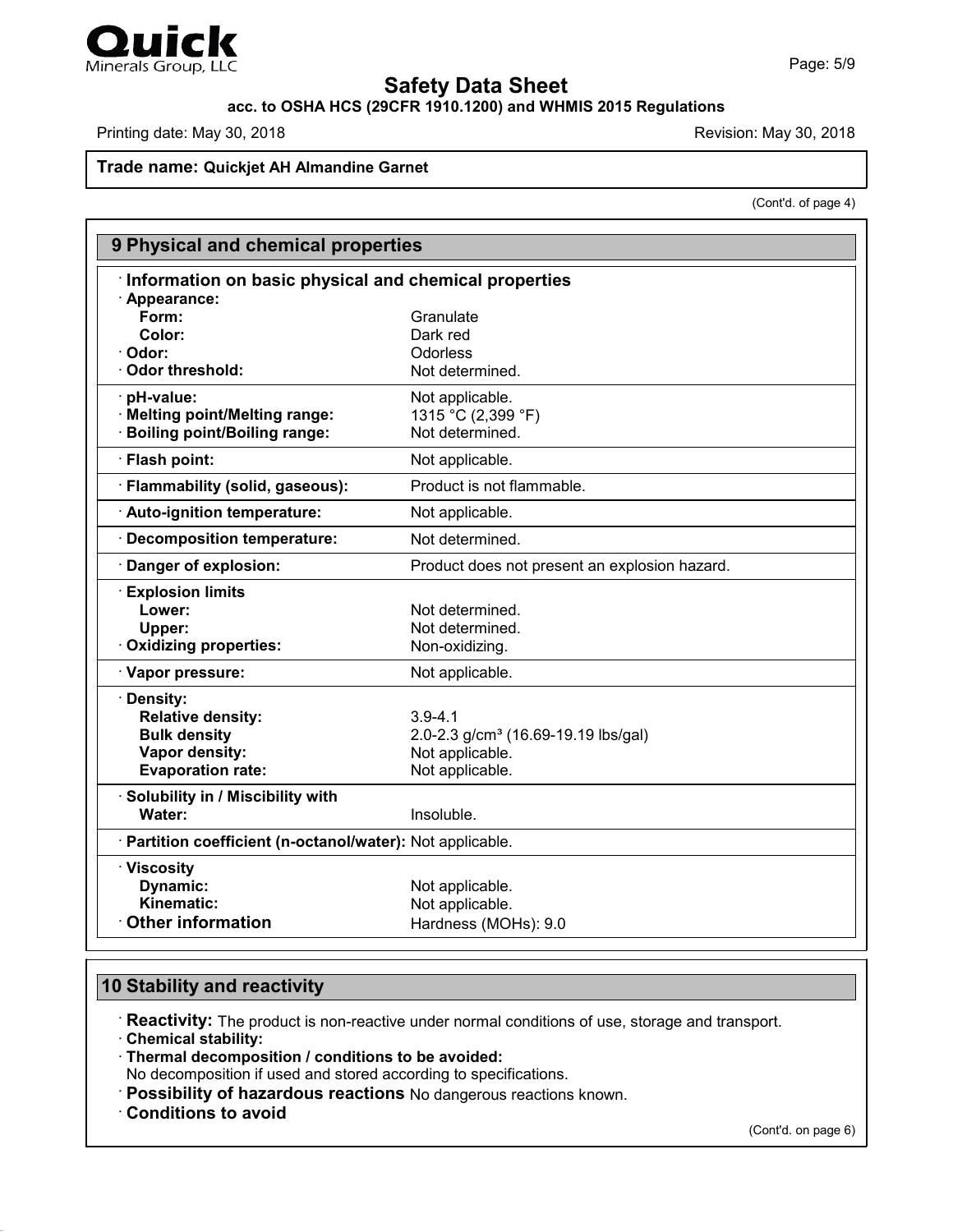

## **acc. to OSHA HCS (29CFR 1910.1200) and WHMIS 2015 Regulations**

Printing date: May 30, 2018 **Revision: May 30, 2018** Revision: May 30, 2018

**Trade name: Quickjet AH Almandine Garnet**

(Cont'd. of page 5)

Prevent formation of dust.

Moisture.

Minerals Group, LLC

· **Incompatible materials** No relevant information available.

· **Hazardous decomposition products** No dangerous decomposition products known.

## **11 Toxicological information**

- · **Information on toxicological effects**
- · **Acute toxicity:**
- · **LD/LC50 values that are relevant for classification:** None.
- · **Primary irritant effect:**
- · **On the skin:** Slight irritant effect on skin and mucous membranes.
- · **On the eye:** Slight irritant effect on eyes.
- · **Sensitization:** No sensitizing effects known.

#### · **IARC (International Agency for Research on Cancer):**

14808-60-7 Quartz (SiO2) 1

13463-67-7 titanium dioxide 2B

#### · **NTP (National Toxicology Program):**

14808-60-7 Quartz (SiO2) K

#### · **OSHA-Ca (Occupational Safety & Health Administration):**

None of the ingredients are listed.

· **Probable route(s) of exposure:**

Ingestion.

Eye contact.

Skin contact.

## · **Repeated dose toxicity:**

Long-term inhalation of silica dusts may cause obstructive pulmonary disease including silicosis.

· **Germ cell mutagenicity:** Based on available data, the classification criteria are not met.

· **Carcinogenicity:**

Contains known or suspect carcinogens when inhaled. Product is in non-inhalable form and is nonclassifiable as a carcinogen.

- · **Reproductive toxicity:** Based on available data, the classification criteria are not met.
- · **STOT-single exposure:** Based on available data, the classification criteria are not met.
- · **STOT-repeated exposure:** Based on available data, the classification criteria are not met.
- · **Aspiration hazard:** Based on available data, the classification criteria are not met.

## **12 Ecological information**

· **Toxicity**

47.0.1

- · **Aquatic toxicity** No relevant information available.
- · **Persistence and degradability** No relevant information available.
- · **Bioaccumulative potential:** No relevant information available.
- · **Mobility in soil:** No relevant information available.
- · **Additional ecological information**
- · **General notes:** Generally nothazardous for water

(Cont'd. on page 7)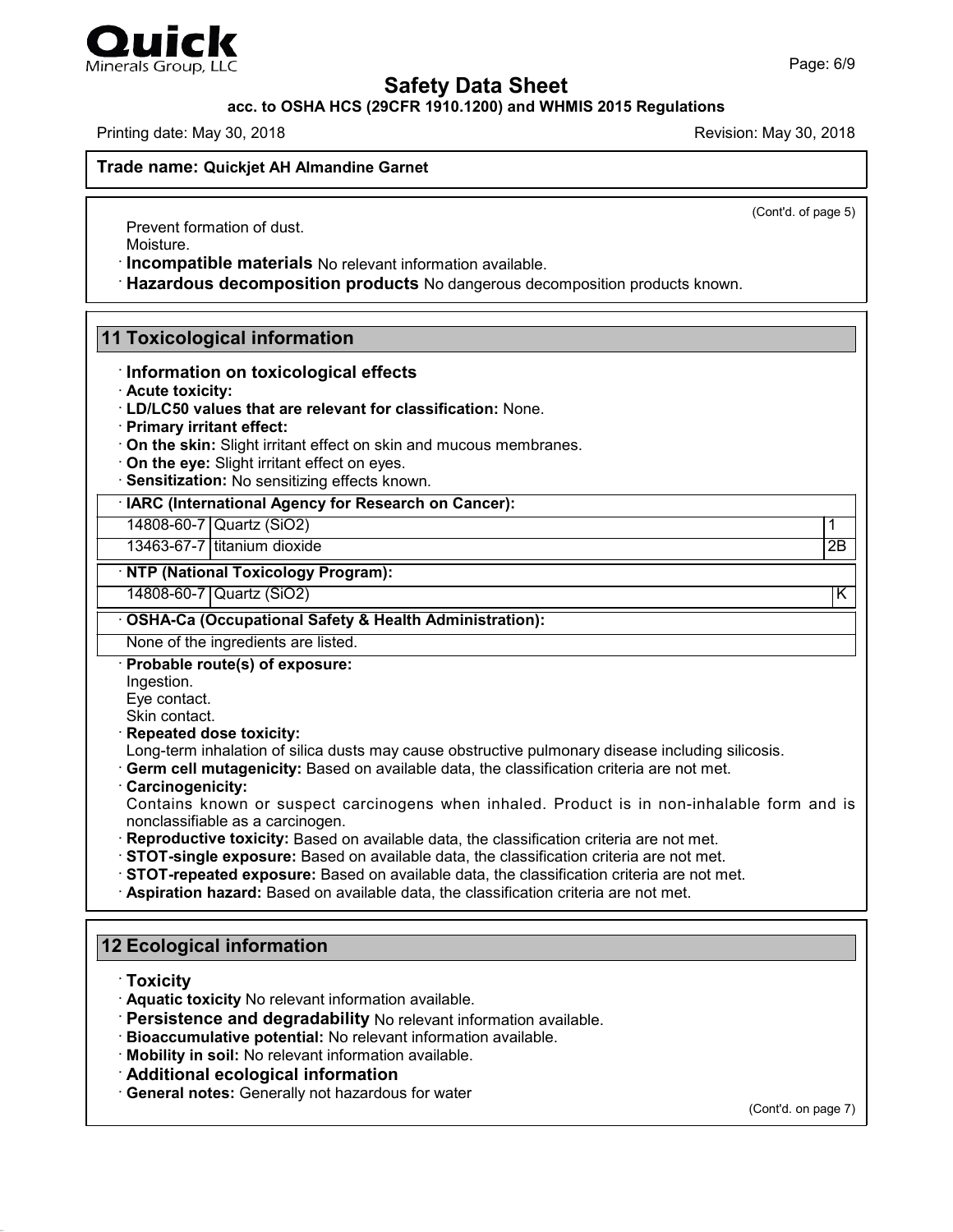

## Minerals Group, LLC

## **Safety Data Sheet**

## **acc. to OSHA HCS (29CFR 1910.1200) and WHMIS 2015 Regulations**

Printing date: May 30, 2018 **Revision: May 30, 2018** Revision: May 30, 2018

**Trade name: Quickjet AH Almandine Garnet**

(Cont'd. of page 6)

## · **Results of PBT and vPvB assessment**

· **PBT:** Not applicable.

· **vPvB:** Not applicable.

· **Other adverse effects** No relevant information available.

## **13 Disposal considerations**

#### · **Waste treatment methods**

#### · **Recommendation:**

Contact waste processors for recycling information.

Smaller quantities can be disposed of with household waste.

The user of this material has the responsibility to dispose of unused material, residues and containers in compliance with all relevant local, state and federal laws and regulations regarding treatment, storage and disposal for hazardous and nonhazardous wastes.

#### · **Uncleaned packagings**

· **Recommendation:** Disposal must be made according to official regulations.

| <b>14 Transport information</b>             |                 |
|---------------------------------------------|-----------------|
| $\cdot$ UN-Number<br>· DOT, ADR, IMDG, IATA | Not regulated.  |
| <b>UN proper shipping name</b>              |                 |
| · DOT, ADR, IMDG, IATA                      | Not regulated.  |
| Transport hazard class(es)                  |                 |
| · DOT, ADR, IMDG, IATA                      |                 |
| · Class                                     | Not regulated.  |
| · Packing group<br>· DOT, ADR, IMDG, IATA   | Not regulated.  |
| <b>Environmental hazards</b>                |                 |
| · Marine pollutant:                         | <b>No</b>       |
| <b>Special precautions for user</b>         | Not applicable. |
| Transport in bulk according to Annex II of  |                 |
| <b>MARPOL73/78 and the IBC Code</b>         | Not applicable. |

## **15 Regulatory information**

· **Safety, health and environmental regulations/legislation specific for the substance or mixture**

· **United States (USA)**

· **SARA**

47.0.1

(Cont'd. on page 8)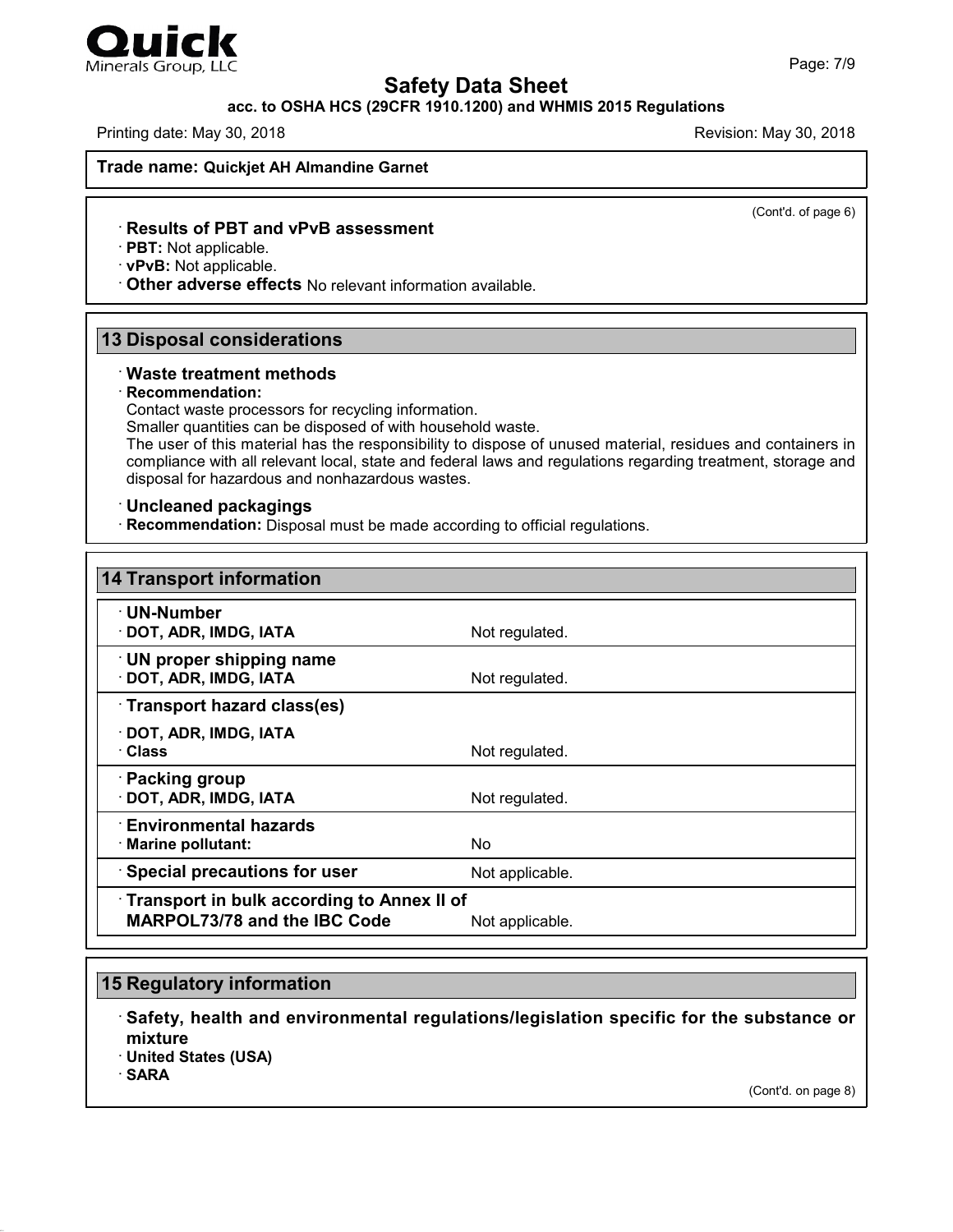

## **acc. to OSHA HCS (29CFR 1910.1200) and WHMIS 2015 Regulations**

Printing date: May 30, 2018 **Printing date: May 30, 2018** Revision: May 30, 2018

**Trade name: Quickjet AH Almandine Garnet**

|                                                                                                                                                                                                                               | (Cont'd. of page 7) |
|-------------------------------------------------------------------------------------------------------------------------------------------------------------------------------------------------------------------------------|---------------------|
| · Section 302 (extremely hazardous substances):                                                                                                                                                                               |                     |
| None of the ingredients are listed.                                                                                                                                                                                           |                     |
| · Section 355 (extremely hazardous substances):                                                                                                                                                                               |                     |
| None of the ingredients are listed.                                                                                                                                                                                           |                     |
| · Section 313 (Specific toxic chemical listings):                                                                                                                                                                             |                     |
| None of the ingredients are listed.                                                                                                                                                                                           |                     |
| <b>TSCA (Toxic Substances Control Act)</b>                                                                                                                                                                                    |                     |
| All ingredients are listed or exempt.                                                                                                                                                                                         |                     |
| <b>Proposition 65 (California)</b><br><b>Chemicals known to cause cancer:</b><br>Reference to quartz and titanium dioxide is based on unbound respirable particles and is not generally<br>applicable to product as supplied. |                     |
| 14808-60-7 Quartz (SiO2)                                                                                                                                                                                                      |                     |
| 13463-67-7 titanium dioxide                                                                                                                                                                                                   |                     |
| Chemicals known to cause developmental toxicity for females:                                                                                                                                                                  |                     |
| None of the ingredients are listed.                                                                                                                                                                                           |                     |
| Chemicals known to cause developmental toxicity for males:                                                                                                                                                                    |                     |
| None of the ingredients are listed.                                                                                                                                                                                           |                     |
| Chemicals known to cause developmental toxicity:                                                                                                                                                                              |                     |
| None of the ingredients are listed.                                                                                                                                                                                           |                     |
| · EPA (Environmental Protection Agency):                                                                                                                                                                                      |                     |
| None of the ingredients are listed.                                                                                                                                                                                           |                     |
| · IARC (International Agency for Research on Cancer):<br>Reference to chemical component(s) listed below are based on unbound respirable particles and are not<br>generally applicable to product as supplied.                |                     |
| 14808-60-7 Quartz (SiO2)                                                                                                                                                                                                      | 1                   |
| 13463-67-7 titanium dioxide                                                                                                                                                                                                   | $\overline{2B}$     |
| Canadian Domestic Substances List (DSL) (Substances not listed.):                                                                                                                                                             |                     |
| All ingredients are listed or exempt.                                                                                                                                                                                         |                     |

## **16 Other information**

47.0.1

This information is based on our present knowledge. However, this shall not constitute a guarantee for any specific product features and shall not establish a legally valid contractual relationship.

#### · **Abbreviations and acronyms:**

ADR: European Agreement concerning the International Carriage of Dangerous Goods by Road IMDG: International Maritime Code for Dangerous Goods DOT: US Department of Transportation IATA: International Air Transport Association CAS: Chemical Abstracts Service (division of the American Chemical Society) LC50: Lethal concentration, 50 percent LD50: Lethal dose, 50 percent PBT: Persistant, Bio-accumulable, Toxic vPvB: very Persistent and very Bioaccumulative OSHA: Occupational Safety & Health Administration